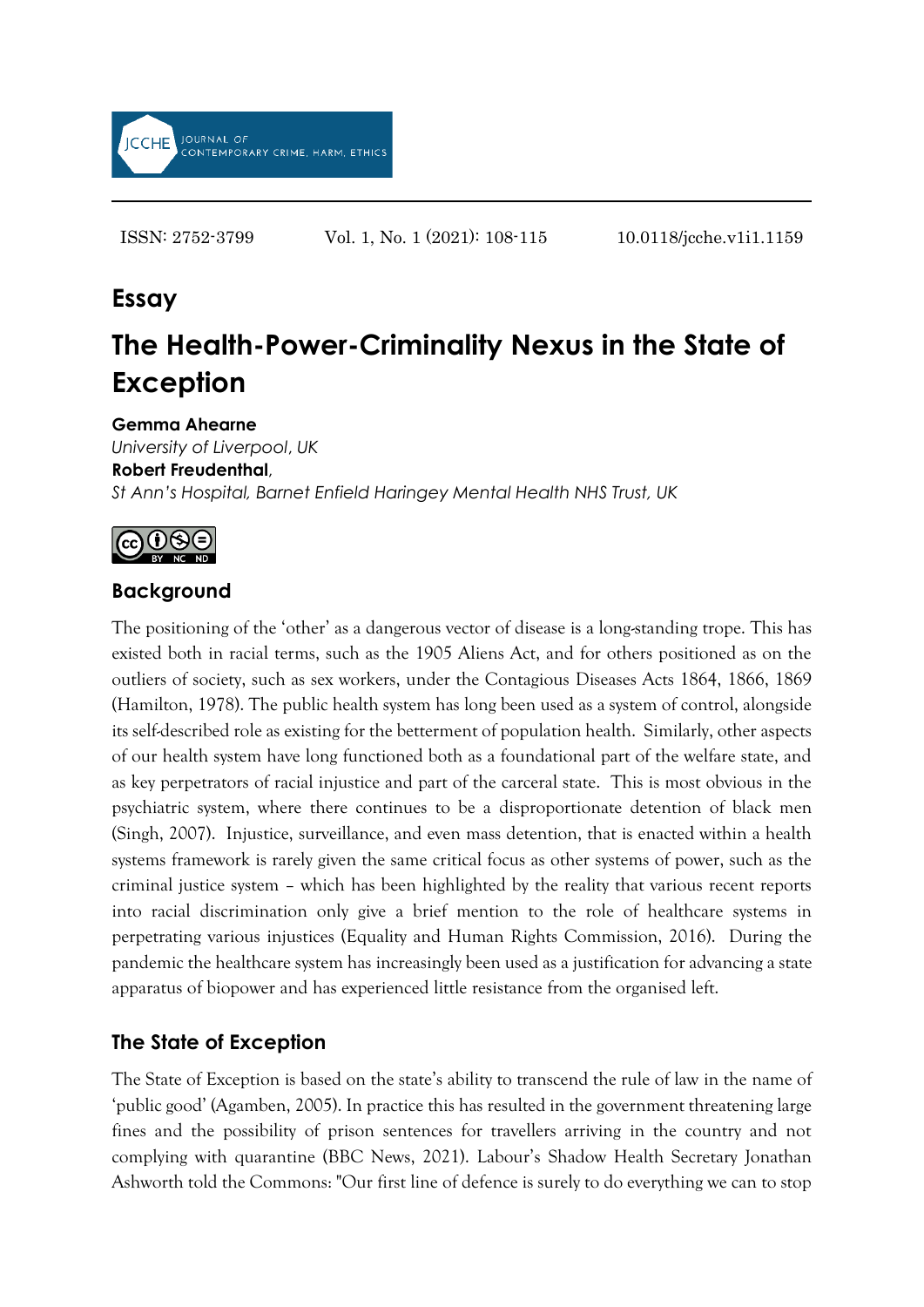[new variants] arising in the first place. That means securing our borders to isolate new variants as they come in" (Ibid). In the same article we are reminded of the moralising discourse of selfresponsibilization by Conservative Health Secretary Matt Hancock who states: "People who flout these rules are putting us all at risk" (Ibid). This shifts the responsibility onto individual actors and deflects blame from the multiple failings of the state during the pandemic. It also positions the threat as coming from a foreign agent, and as such represents a strong boundary-marker of the dangerous 'other' and pollutant (Douglas, 1966).

Hudson (1997) argued that punishment can never lead to justice, and we argue that a criminal justice approach cannot medically nor ethically be used to solve a public health crisis. Indeed, there have been a raft of ethical medical debates during the crisis, including the ethical issues of the mass testing of asymptomatic people (Pollock, 2021) and the counterproductive measures of issuing Fixed Penalty Notices to people using outdoor spaces such as beaches, country parks, and sitting on benches, displacing people into less safe indoor spaces. These should be questioned and critically challenged, especially given the lack of gendered risk assessment and the hostile architectures presented to disabled people through such measures.

The 'state of exception' is compounded further by health exceptionalism whereby oppressive government action is considered to be benign as is perceived to be carried out to advance health and avoid mortality. This has led to a mass expansion of police power, including into fine details of all of our personal and private lives, detailing specifics such as whether it is permitted to sit on a park bench, or who an individual may invite into their home. Almost every aspect of civic society, including religious and political activity, has been criminalised. These restrictions have, as expected, been disproportionately enforced in those the state has the most control over – in particular people who are in state institutions such as prisons, care homes, mental health hospitals, and supported accommodation units (Freudenthal & Campling, 2021). Given that people in such institutions are disproportionately working class or disadvantaged in other ways, this has led to a disparity in the enforcement of the restrictions of liberty. People whose liberty may be curtailed due to other legal frameworks (e.g. the Mental Health Act or Mental Capacity Act) have been placed in isolation in mental health hospitals and care homes, using legislation that was never intended to be enacted to manage a public health risk.

#### **Stay the f\*ck at home: The class politics and the erasure of risk**

The aggressive slogans telling citizens to 'stay at home' have created a confusing labyrinth of legal restrictions that reinforce the government's divide and rule strategy. These strategies have failed to consider the classed and gendered implications (Boyce Kay, 2020; Preston and Firth, 2020; 2021). Nor have such tactics accounted for the violence and danger that exist within the home. Scholars such as Walklate, Richardson and Godrey (2020) have referred to this risk as the shadow pandemic (2020).

We can also see that the widening-web of governmentality (Hudson, 1997) has spread to using celebrities and Influencers as tools of state propaganda, Boyce Kay argues that "celebrity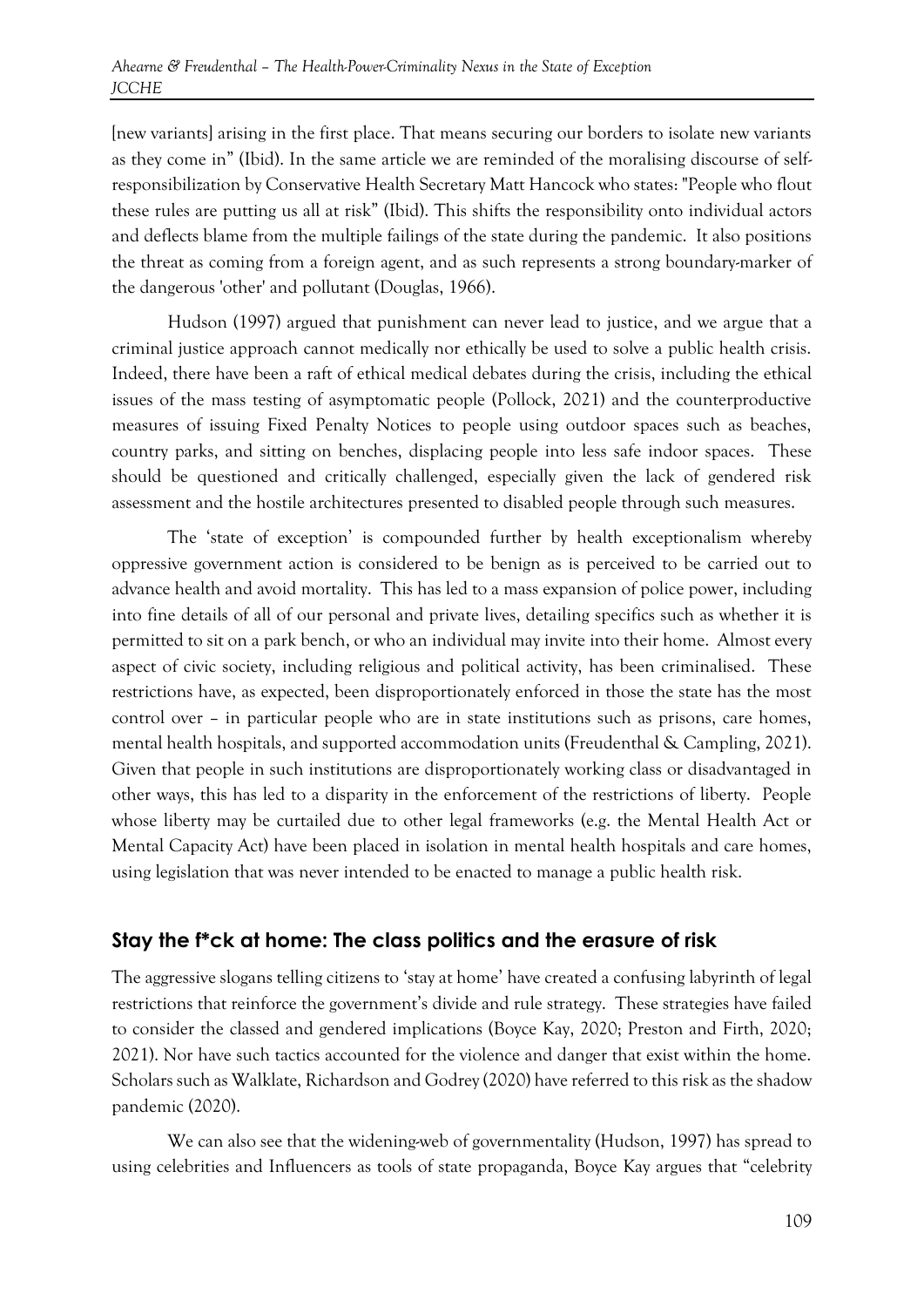culture has become the soft arm of law enforcement" (2020, p. 885). Indeed, a government spokesperson has admitted that Influencers from the television show Love Island were paid to make social media posts promoting Test and Trace (BBC News, 2020). The body of the workingclass woman has long been a site of regulation and a construction of moral decay (Commane, 2021; Tyler, 2005) and this is influenced through the public disciplining of women influencers who 'flout' lockdown rules (Packer, 2021) whilst middle class males such as Professor Neil Ferguson and Matt Hancock MP are spared such punishment.

This presents an issue with the legitimacy of public health advisors and their guidance. This self-responsibilization agenda can be seen as part of a widening-web of governmentality that uses a variety of actors to regulate individuals. In *Society Must Be Defended* Foucault has a preoccupation with the schema of war that is central to his positioning of force and powerrelations (Foucault, 1998, p. xviii). We must 'fight' the Indian variant and 'defend our borders', no matter the harm to vulnerable people. This military language is problematic and promotes xenophobia and racism behind the guises of saving 'us' from 'them', promoting an agenda of nationalism.

#### **Covidiot**

Reicher and Drury have written that the public are adhering to the regulations despite the many hardships they are facing (Reicher & Drury, 2021). Therefore insults used in the mainstream press such as 'Covidiot' must be seen as part of the moralising discourse that places 'blame' for the pandemic at an individual level whilst erasing the failing of the government. There is also a strong classed element to the Covidiot slur. The middle classes have largely been able to stay at home and transfer their risk to the working-class workers through 'invisible' means such as ordering online from warehouse staff, or having food delivered by precarious staff. As Preston and Firth rightly argue, capitalism has provided the "human factories" for virus transmission (Preston and Firth, 2020, p. 2). Whilst the middle classes have been baking banana bread and saving money from long commutes and leisure activities, the working classes have had their risks increased as a *direct* result of the middle classes' desire for comfort and convenience.

The securely employed mocking those at most financial and biological risk due to their socio-economic disadvantage is particularly cruel. An example of this has been the criticism of the longing for pubs to reopen. Hospitality has been one of the worst impacted industries, with the hospitality sector in the UK usually providing 3.2 million jobs which equals 10 percent of UK employment (UK Hospitality, 2021). Individual pub landlords, independent bar, cafe and restaurant owners, have been disproportionately harmed by the various and changing lockdown regulations. The acute stress of not knowing when, or if, they will be able to pay mounting bills, re-open, and retain staff, is a serious cause for concern for mental ill health (Khan et al, 2021). It is also important to recognise that pubs are the centre of many communities and help those who struggle with social isolation. Alcohol-related deaths in the home increased during the period of lockdowns (Limb, 2021). This illustrates why a blinkered approach to combating medical and social harms are not desirable. It is not feasible to 'protect' society from one specific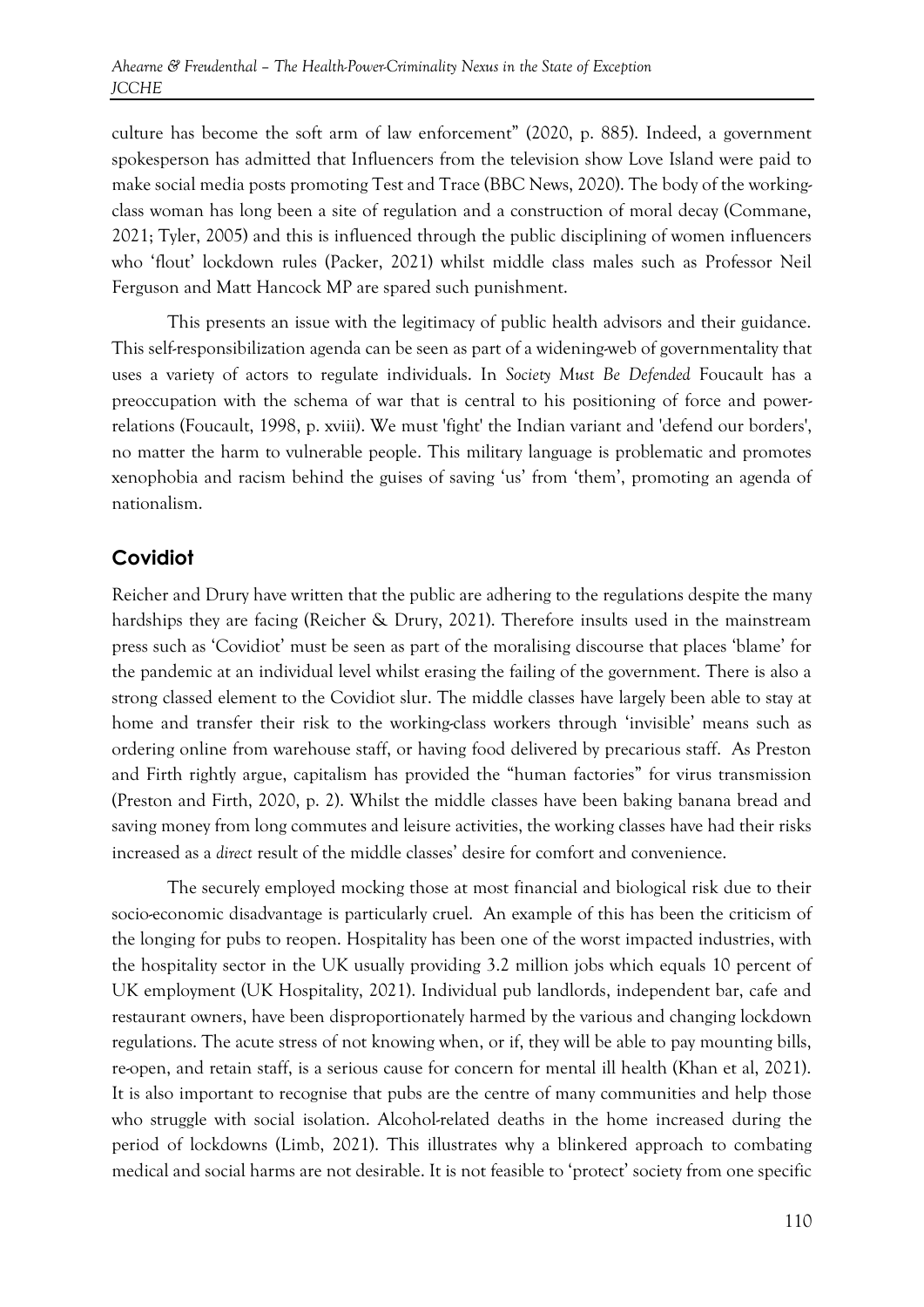harm whilst exacerbating other harms. The lack of nuance in the public health approach to Covid has caused untold harms to the most marginalised in our societies.

#### **Failure of the institutions of the organised left**

Many of the institutions of civic society are established to advocate for particular groups or activities yet have been unable to during the course of the pandemic. This is most striking within the institutions of the organised left, such as the Labour party, that rather than campaigning for the rights and advancing the interests of the working class, has instead wholeheartedly supported the lockdown policy programme and even advocated for stricter lockdowns. This is despite the lockdown programme representing an austerity-type policy, with the forced closure of services, that will have a disproportionate impact on working class communities (Preston and Firth, 2021).

This may reflect a disconnect between the institutions and the people that they claim to represent, which perhaps suggests that if the institutions are not benefiting, and sometimes actively harming those whose interests they purport to advance, than perhaps the institutions primarily exist to advance the interests of those people that lead them rather than those they seek to represent. The majority of party members, across all political parties including the Labour party, are in higher social classes (Audickas et al, 2019), and are therefore poorly equipped to recognise the impact that such policies might have on working class communities. Working class people, no longer fully represented in the political parties that claim to advocate for them, have therefore been locked out of the positions of influence that is awarded to those in charge of large institutions, which may have contributed to the conditions arising which has allowed for a public health response that has been detrimental to those with less influence.

#### **Bio-surveillance and control**

As the pandemic has progressed, an increasingly complex system of bio-surveillance has been constructed, ranging from the primitive, such as police patrolling parks ensuring public health restrictions are adhered to, to the complex and technical, including a variety of different types of tests and tracking systems for logging test results. The prohibition against group activity has led to a significant curtailment against most of the structures of civic society – community organisations, religious communities, political activities, pubs, cafes – which means that individuals do not have the opportunity to meet one another and exist in groups together. This has led to an authoritarian societal structure, where our relationship is with the government, but not with our peers and fellow citizens. This relationship is acted out in terms of power control – the government dictates what we can and cannot do and maintains this through surveillance.

The rupture of group structures is further maintained not just by the means of meeting having been criminalised, but also through an encouragement to live in a state of paranoia, such that any individual should be considered primarily as an infection risk and therefore a threat to our life, or the lives of those around us (Douglas, 1966). The systems of control and paranoia (Harper, 2008) are further maintained by the hostile adjustments made to public spaces, such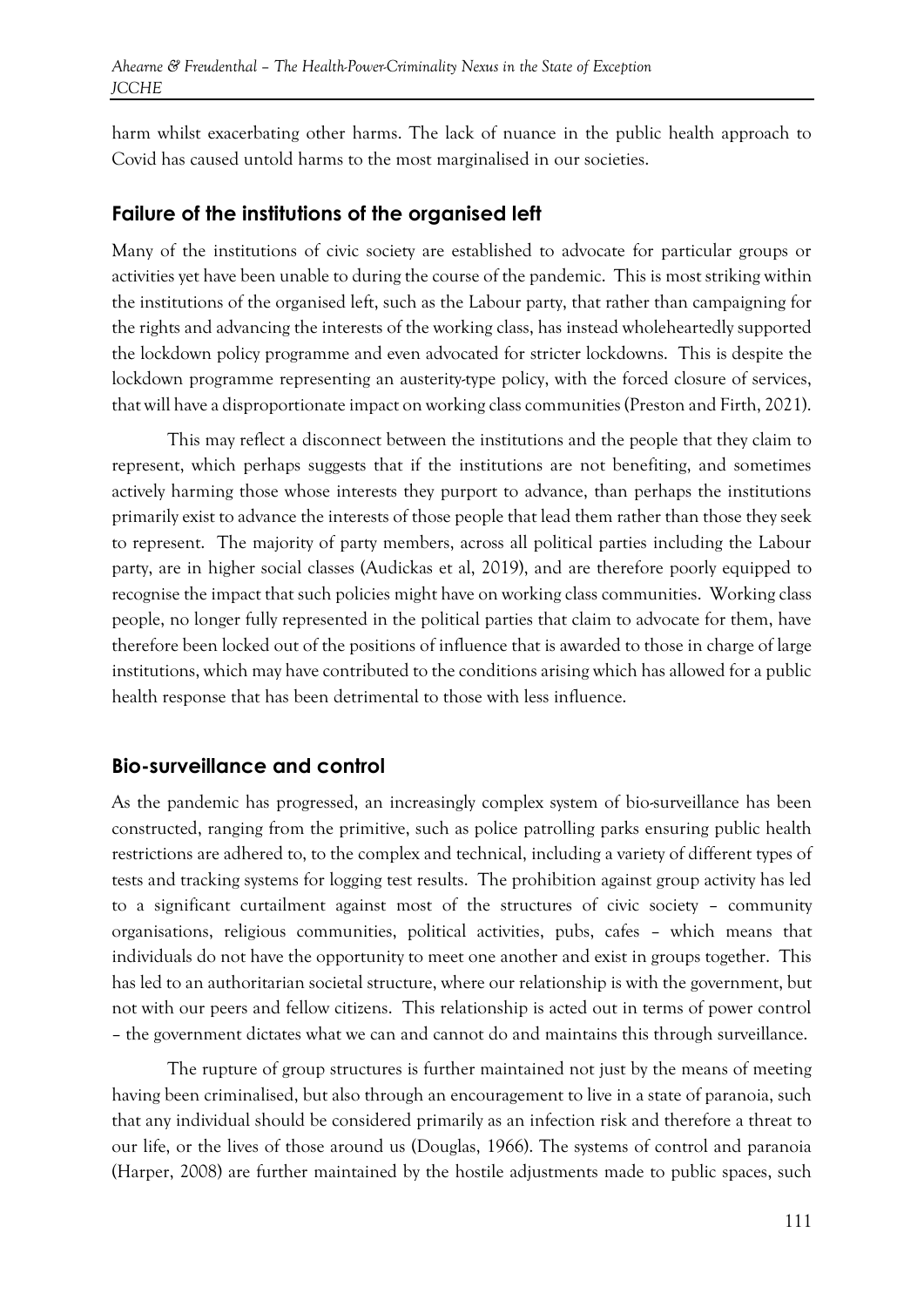that playgrounds are closed, park benches sealed off, and picnic benches prohibited, and the government makes the decision on behalf of the public regarding what activities are considered "essential" or "non-essential".

While the systems of bio-surveillance have become more entrenched as the pandemic has progressed, with ever increasing demands for testing of the public to participate in daily civic life, the public health discourse has also become ever more divorced from the fundamental biological realities of human existence. Many of the "lockdown" policies have been based on an idea that human interaction can be "frozen" and resumed once it is safe to do so. Such policies have at their core a denial of our own mortality and the realities of the passing of time. This has been most stark in the treatment of older people who reside in care homes, where the assumption has been made that they can wait until after the pandemic has passed to see relatives. However the mortality in care homes is high (Collingridge Moore et al, 2020) and many other residents have progressive cognitive illnesses such that spending time with their family cannot be reasonably delayed for a period of months or longer.

Similarly, biological realities such as the inevitability of viral mutations, have been denied, with a fantasy that mutations can be prevented by closing our borders. The government has likewise sought to expand its control over innate human behaviour, by legislating bans on physical contact such as hugging, and sexual activity with a new partner. At its heart, this is rooted in a fantasy of control, in which it is considered possible for the government to control behaviour in this way. It has long been understood that such 'total abstinence' policies are rarely successful in modifying human behaviour (Arnold, 2021), however such knowledge and realities has been overlooked in the desire for government control over our relational lives.

## **Overwhelming medicalisation**

Pandemics impact every aspect of society and the decision-making involved in our response requires consideration of fundamental societal realities such as how we support one another, how civil liberties are protected, how risk is distributed, how behaviour change takes place and its potential interaction with law enforcement, and how people are economically protected so as to reduce the risk of destitution. Yet during the Covid-19 pandemic, the government has defacto devolved key decision making on many of these factors to the scientific bodies, by using the "follow the science" rhetoric. This has functioned to remove responsibility from the government should mistakes be made and has resulted in the response being viewed first and foremost through a scientific and medical framework (Abbasi, 2020). Interventions are considered in terms of how they might impact the outcomes on an epidemiological model, with little or no consideration given to existing human rights and civil liberties. This has resulted in deprivations of liberty taking place without any significant safeguards being put in place for those impacted by them, and all activities are considered first and foremost in terms of the risk the activity might pose of viral transmission, irrespective of the meaning or importance of particular activities for individuals.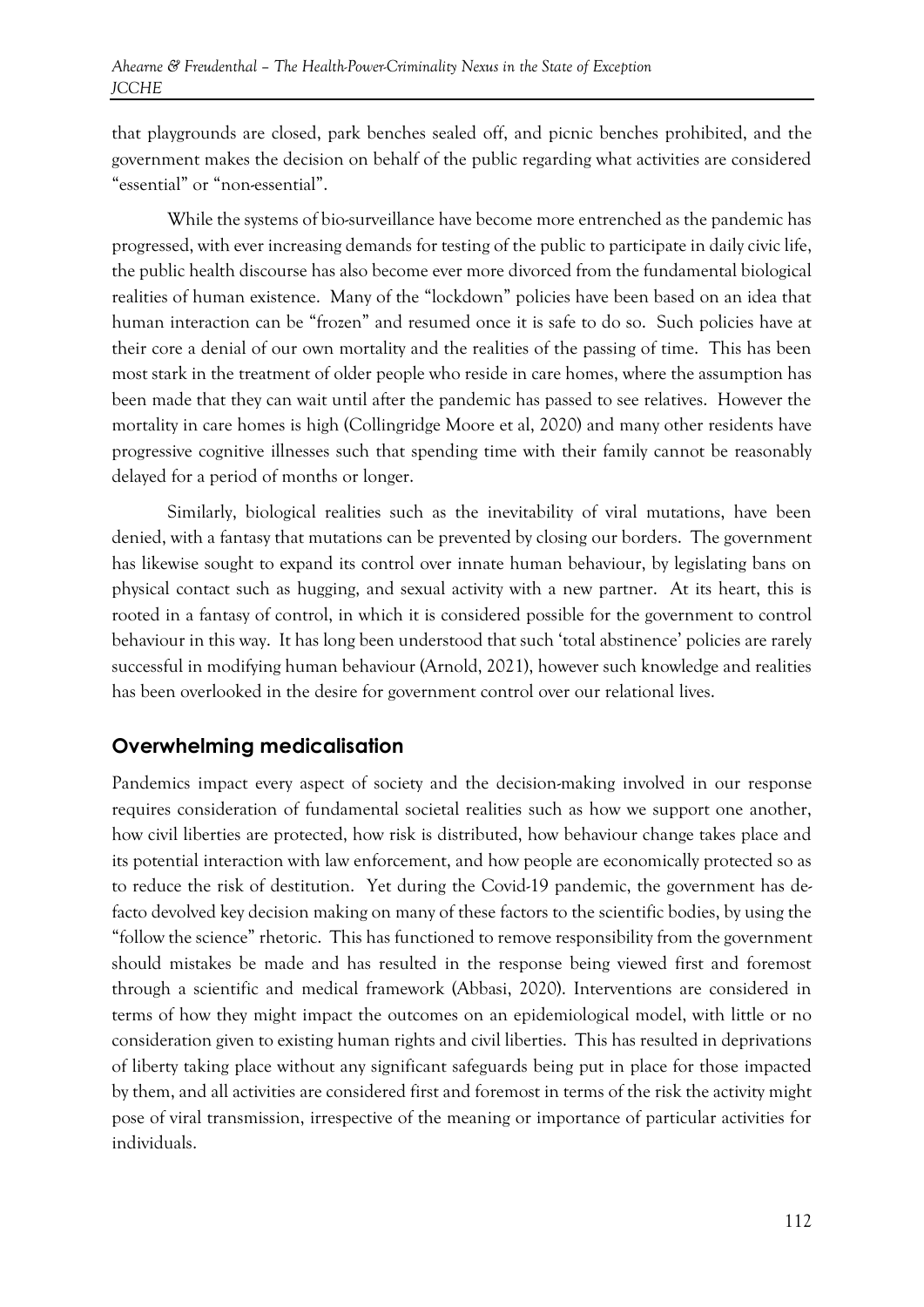## **Conclusion**

2020-21 has overseen the dismantling of the fundamental building blocks of our society. Almost all the institutions of civic society, other than those involved with the direct delivery of healthcare and emergency services, have at some points been closed to in-person activity. Much has been written about the austerity politics that was spearheaded by the coalition government from 2010 and continued by subsequent Conservative governments, yet the withdrawal and closure of services during the pandemic has represented a far greater removal of support from some of the most vulnerable in our society than was ever threatened by austerity politics. This has resulted in a more isolated, lonely, and disconnected society. While the driving rationale that has led to this has been primarily medical, with a goal of reducing the risk of viral transmission between humans, the rebuilding up of society cannot be done by medicine. Perhaps a multi-disciplinary led pandemic response - one that includes historical and political considerations, a human rights framework, and democratic oversight - would have prevented some of the policies that took place, which were seemingly unaware of many of these considerations. Potentially the hyperspecialisation in academic disciplines, unaware of the perspectives of other ways of understanding human relationships and societal structures, contributed to the lockdown-related fragmentation, and the path forward to rebuilding society will need to be multidisciplinary, across different sectors and areas of expertise. Perhaps multi-disciplinary work such as this between psychiatry and criminology, with consideration given to health care, mental health, and the intersection between law enforcement and healthcare, can be a stepping-stone towards dismantling medical authoritarianism, re-asserting our legal rights and civil liberties, and ultimately rebuilding our community structures free from an oppressive system of medicalised control.

## **Bibliography**

Abbasi K. (2020) Covid-19: politicisation, "corruption", and suppression of science. British Medical Journal 371 doi: https://doi.org/10.1136/bmj.m4425

Agamben G. (2004) "Interview with Giorgio Agamben – Life, A Work of Art Without an Author: the State of Exception, the Administration of Disorder, and Private Life", German Law Review, Vol. 5, No. 5

Agamben G. (2005) State of Exception, translated by Kevin Attell, Chicago: The University of Chicago Press

Arendt, H. (1951). The Origins of Totalitarianism, London: Penguin Classics

Arnold, C. (2021). Covid-19: How the lessons of HIV can help end the pandemic. British Medical Journal 372, doi: https://doi.org/10.1136/bmj.n216

Audickas, L., Dempsey, N., Loft, P. (2019) Membership of UK political parties, House of Commons Library Briefing Paper, Available at: https://researchbriefings.files.parliament.uk/documents/SN05125/SN05125.pdf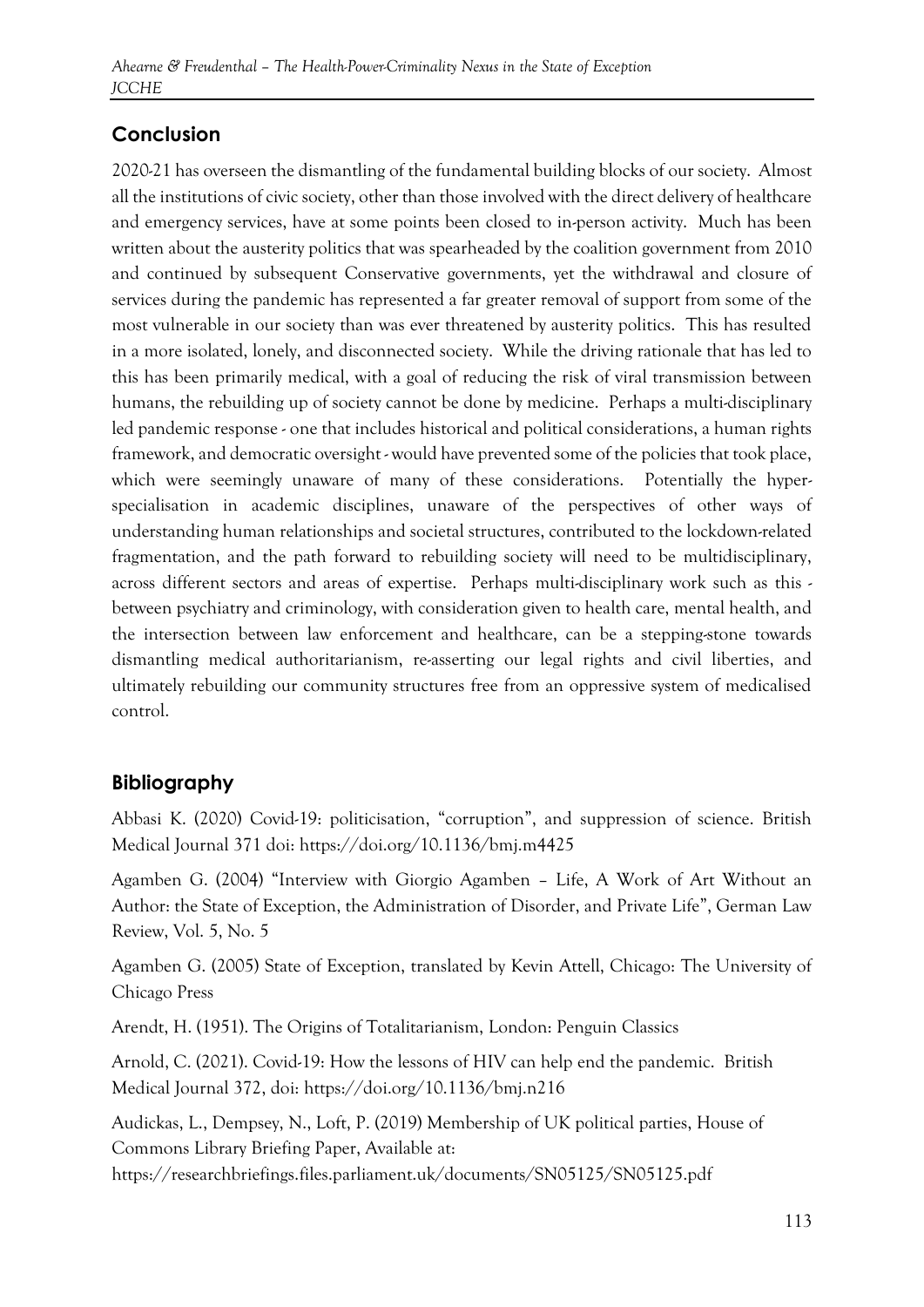BBC News, (2020). Love Island stars and influencers paid to promote track and trace, BBC News Online, 30th August 2020, Available at: https://www.bbc.co.uk/news/business-53968222

BBC News, (2021). COVID-19: Travellers face £1,750 cost for England's quarantine hotels, BBC News Online, 9th February 2021, Available at: [https://www.bbc.co.uk/news/uk-](https://www.bbc.co.uk/news/uk-55995645)[55995645](https://www.bbc.co.uk/news/uk-55995645)

Boyce Kay, B. (2020). 'Stay the fuck at home!": Feminism, family and the private home in a time of coronavirus, Feminist Media Studies, 20 (6), pp.883-888, Doi: 10.1080/14680777.2020.1765293

Collingridge Moore D, Payne S, Keegan T, *et al*. (2020) Length of stay in long-term care facilities: a comparison of residents in six European countries. Results of the PACE crosssectional study. British Medical Journal Open, Doi: 10/1136/bmjopen-2019-033881

Commane, G. (2021) Bad Girls, Dirty Bodies Sex, Performance and Safe Femininity, London: Bloomsbury

Douglas, M. (1966) Purity and Danger An Analysis of Concepts of Pollution and Taboo, London: Penguin

Equality and Human Rights Commission. (2016) Healing a Divided Britain: the need for a comprehensive race equality strategy, p 31.

Foucault, M. (1998) Society Must be Defended, translated by David Macey, London: Penguin

Freudenthal, R. & Campling, H. (2021). Protecting the rights of individuals who face both mental health and public health restrictions. BMJ Opinion. Available from: https://blogs.bmj.com/bmj/2021/02/19/protecting-the-rights-of-individuals-who-face-bothmental-health-and-public-health-restrictions/ [accessed 12th March 2021]

Harper, D. (2008). The Politics of Paranoia: Paranoid Positioning and Conspiratorial Narratives in the Surveillance Society, Surveillance and Society, 5 (1) pp.1-32

Hamilton, M. (1978). Opposition to the Contagious Diseases Acts, 1864-1886. *Albion: A Quarterly Journal Concerned with British Studies, 10*(1), pp. 14-27. doi:10.2307/4048453

Hudson, B. (1997) 'Social Control' in M. Maguire , R. Morgan and R. Reiner (eds) The Oxford Handbook of Criminology (2nd ed). Oxford: Oxford University Press.

Khan, K.I., Niazi, A., Nasir, A., Hussain, M. and Khan, M.I., 2021. The Effect of COVID-19 on the Hospitality Industry: The Implication for Open Innovation. *Journal of Open Innovation: Technology, Market, and Complexity*, [online] 7(1), p.30. doi.org/10.3390/joitmc7010030

Klein, N. (2007) The Shock Doctrine, London: Penguin Random House UK

Limb, M. (2021) Deaths from alcohol hit record high during 2020, show figures, British Medical Journal,<https://www.bmj.com/content/372/bmj.n317>